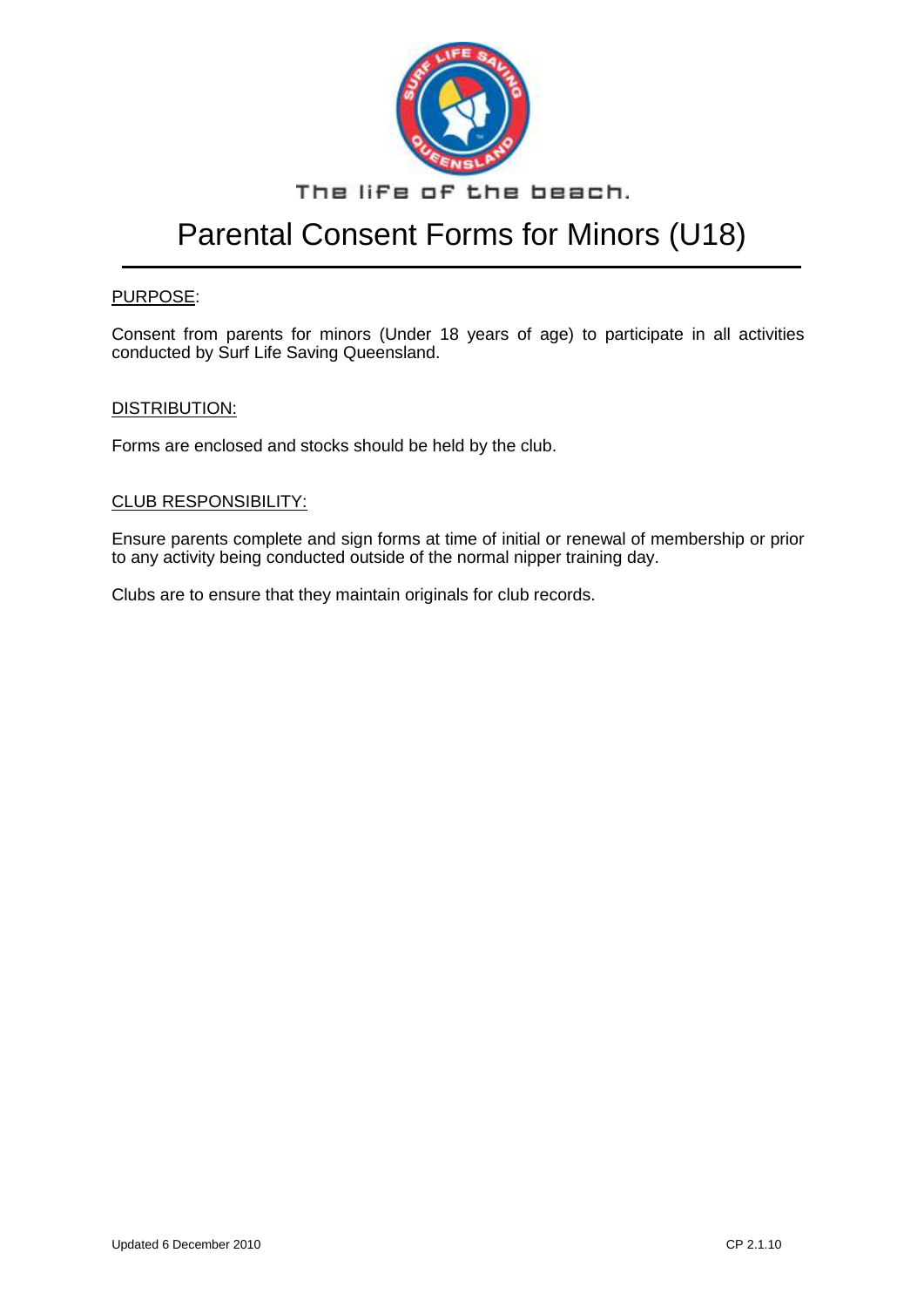

## Surf Life Saving Queensland **Parental Consent Form** Minors (U18)

### **DECLARATION**

I hereby give my consent for my child/children:

#### **List name/s**

to participate in any activity arranged, or participated in, by Surf Life Saving Queensland during the ensuing twelve (12) months from the date of the agreement; and I hereby give my permission for my child/children to use such known forms of transport, including air transport, for such travelling as may be deemed necessary.

I agree that, during the period(s) of the aforesaid activities in which my child/children participates, and during such travelling and other activities as may be deemed necessary, my child/children shall be under the sole direction of the person(s) duly appointed in charge of the squad(s) and/or team(s) in which he/she is included.

Junior members are covered by the Associations personal accident policy that provides coverage for Non-Medicare Medical Expenses (i.e. dental, physiotherapy) subject to a limit of \$5,000 and these expenses must be incurred within 12 months of sustaining injury.

#### **Parent/Guardian's Name**

#### **Parent/Guardian's Signature by Date**

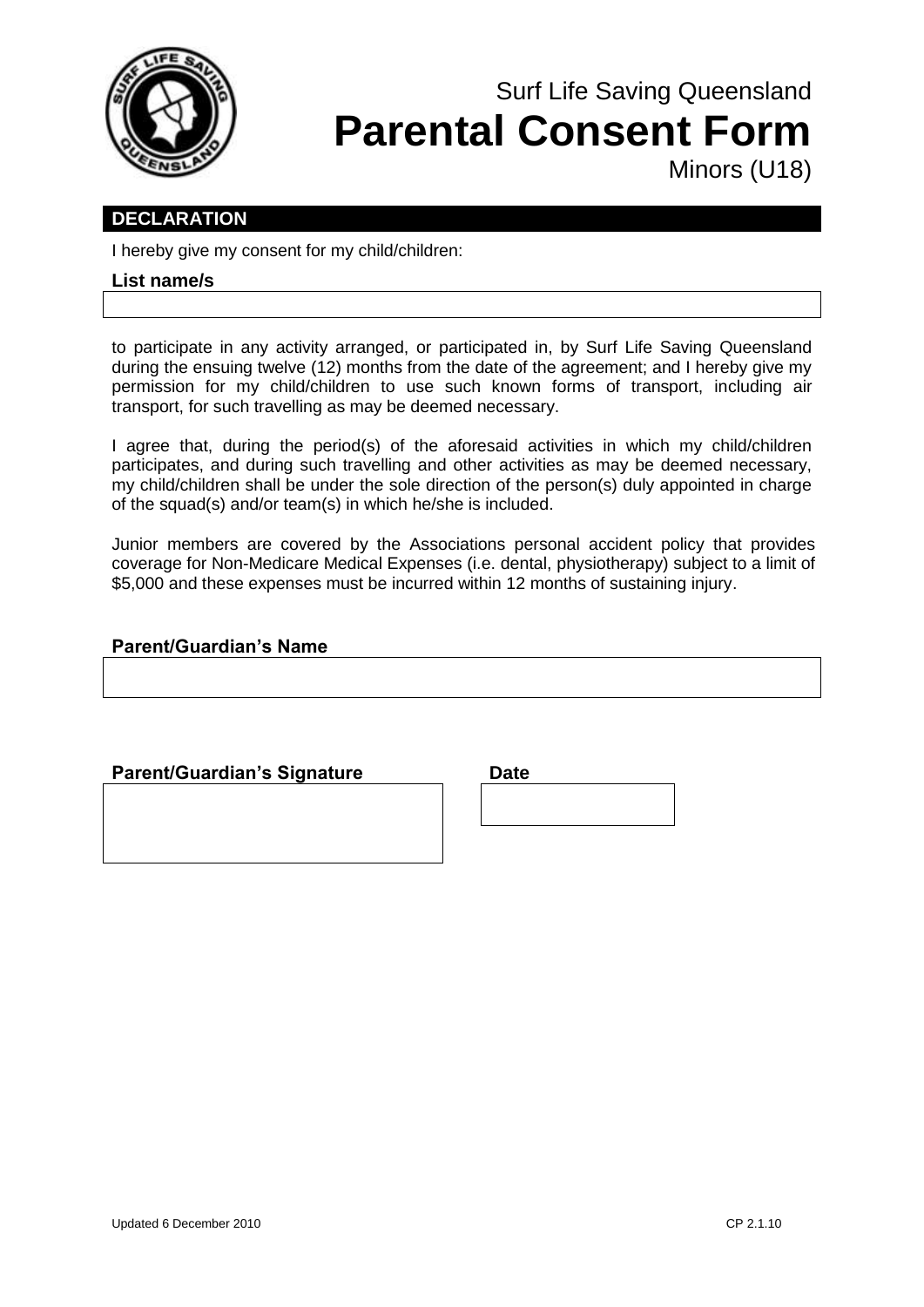

# Surf Life Saving Queensland **Application Form**

Minors (U18)

| <b>CHILD'S INFORMATION</b>         |                                       |
|------------------------------------|---------------------------------------|
| <b>Surname</b>                     | Given name/s                          |
|                                    |                                       |
| <b>Address (postal)</b>            |                                       |
|                                    |                                       |
|                                    |                                       |
|                                    |                                       |
| Phone (H)                          | Phone (M)                             |
|                                    |                                       |
| <b>Surf Life Saving Club</b>       | <b>Branch</b>                         |
|                                    |                                       |
| <b>Email address</b>               | Date of birth<br><b>Gender</b><br>Age |
|                                    | M<br>F                                |
|                                    |                                       |
| <b>EMERGENCY CONTACT DETAILS</b>   |                                       |
| <b>Surname</b>                     | Given name/s                          |
|                                    |                                       |
| <b>Address (postal)</b>            |                                       |
|                                    |                                       |
|                                    |                                       |
|                                    |                                       |
| Phone (H)                          | Phone (M)                             |
|                                    |                                       |
| Phone (W)                          | <b>Email Address</b>                  |
|                                    |                                       |
| Any relevant family history?       |                                       |
|                                    |                                       |
|                                    |                                       |
|                                    |                                       |
|                                    |                                       |
| <b>Parent/Guardian's Name</b>      |                                       |
|                                    |                                       |
|                                    |                                       |
| <b>Parent/Guardian's Signature</b> | <b>Date</b>                           |
|                                    |                                       |